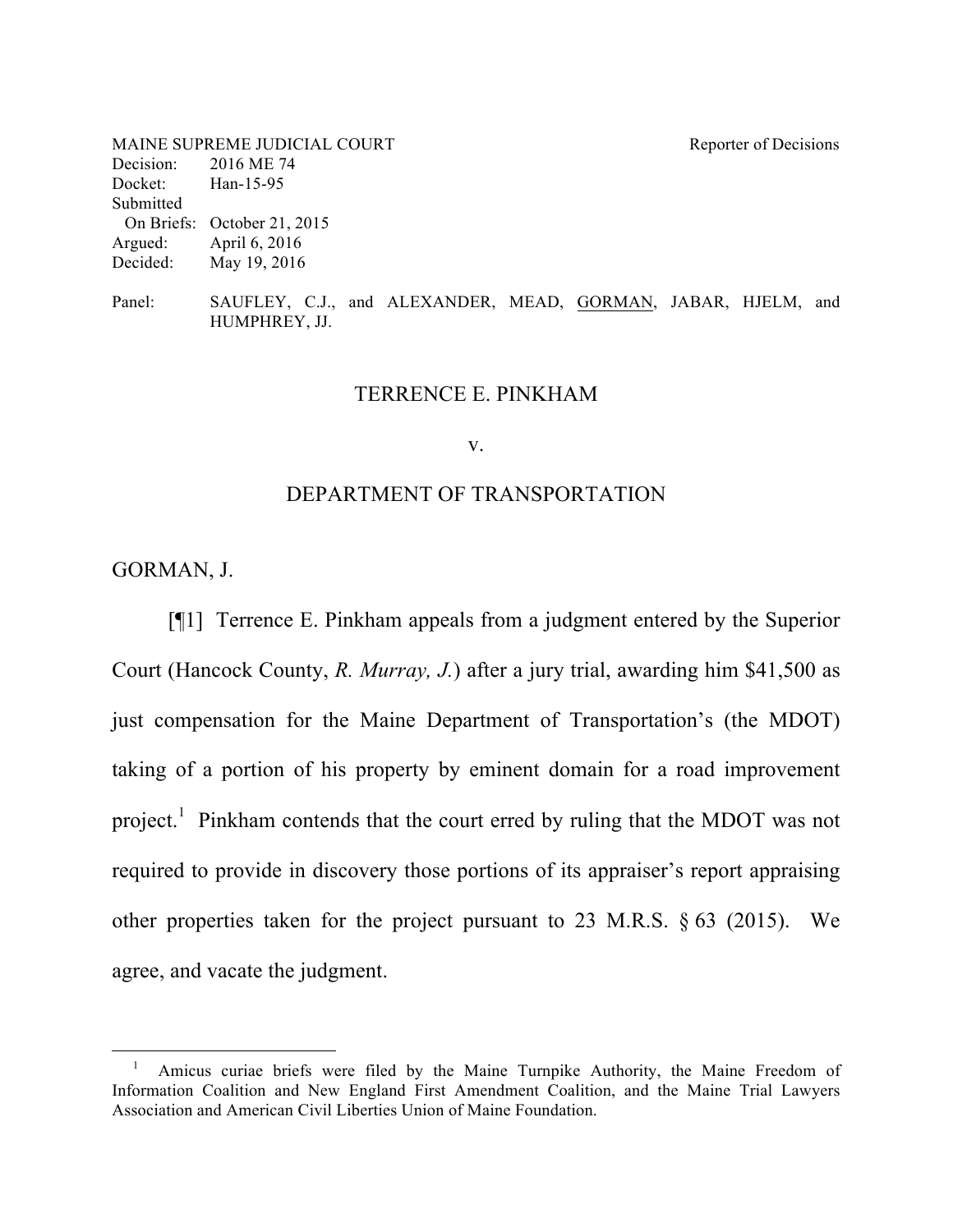### I. BACKGROUND

[¶2] Viewing the evidence in the light most favorable to Pinkham, as the prevailing party, the jury rationally could have found the following facts. *See Caruso v. Jackson Lab.*, 2014 ME 101, ¶ 2, 98 A.3d 221. By notice provided in May of 2009, and amended in July of 2010, the MDOT informed Pinkham that it was taking by eminent domain a portion of Pinkham's property abutting Route 1A in Ellsworth in order to widen the road. *See* 23 M.R.S. § 153-B (2015). The taking included a seventeen-foot-wide strip of land running alongside the highway, together with associated drainage easements.

[¶3] The MDOT had the property appraised by Michael Moniz, a certified real estate appraiser. *See* 23 M.R.S. § 153-B(2). The MDOT provided Pinkham with a copy of those portions of Moniz's appraisal report that applied to Pinkham's property, and then made Pinkham an offer of "just compensation" for the taking as required by 23 M.R.S. § 155 (2015). After Pinkham rejected the offer, the matter was referred to the State Claims Commission. *See* 23 M.R.S. §§ 155, 156 (2015). Ultimately, the MDOT paid Pinkham a total of \$13,609 for the taking.

[¶4] In December of 2012, Pinkham challenged the Commission's decision by filing a complaint in the Superior Court for de novo review of the matter.<sup>2</sup>

<sup>&</sup>lt;sup>2</sup> Pinkham also filed an eight-count complaint alleging that the MDOT directed water onto Pinkham's property, causing damage. The jury found in favor of MDOT on that complaint, and Pinkham does not challenge the judgment entered on that portion of the verdict.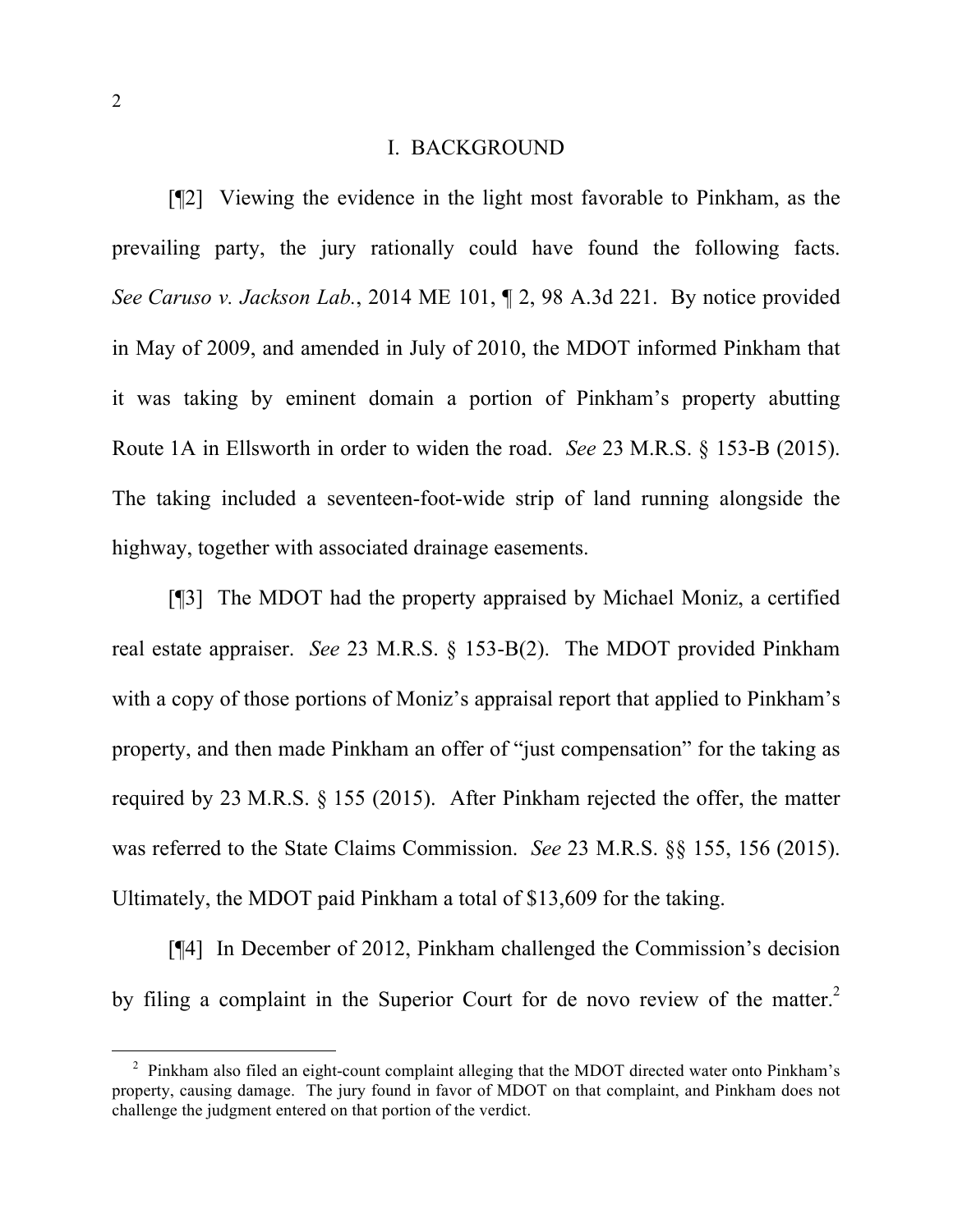*See* 23 M.R.S. § 157 (2015). Soon after, Pinkham requested that the MDOT produce copies of Moniz's appraisals of all of the properties acquired as part of the widening project. The MDOT objected on the ground that "the information concerning the negotiations for and appraisals of property acquired" for the widening project was confidential pursuant to 23 M.R.S. § 63. After a hearing, the court (*A. Murray, J.*) ordered that the MDOT was "protected from producing any assessments, appraisals, [and] settlement/transaction documents relating to the project in question" pursuant to section 63 because the widening project had not yet been completed.

[¶5] The court conducted a jury trial on November 5 to 7, 2014. Pinkham testified that he suffered a loss in value to his property of \$1,375,000 as a result of the taking. Moniz was designated as the MDOT's expert witness to testify about "the value of the property rights acquired from [Pinkham]"; over Pinkham's objection, Moniz testified that Pinkham's property lost \$13,000 in value as a result of the taking. The parties stipulated, and the jury was informed, that the MDOT had previously paid Pinkham \$13,600. The jury returned a unanimous verdict awarding Pinkham \$41,500 as just compensation for the taking. The court entered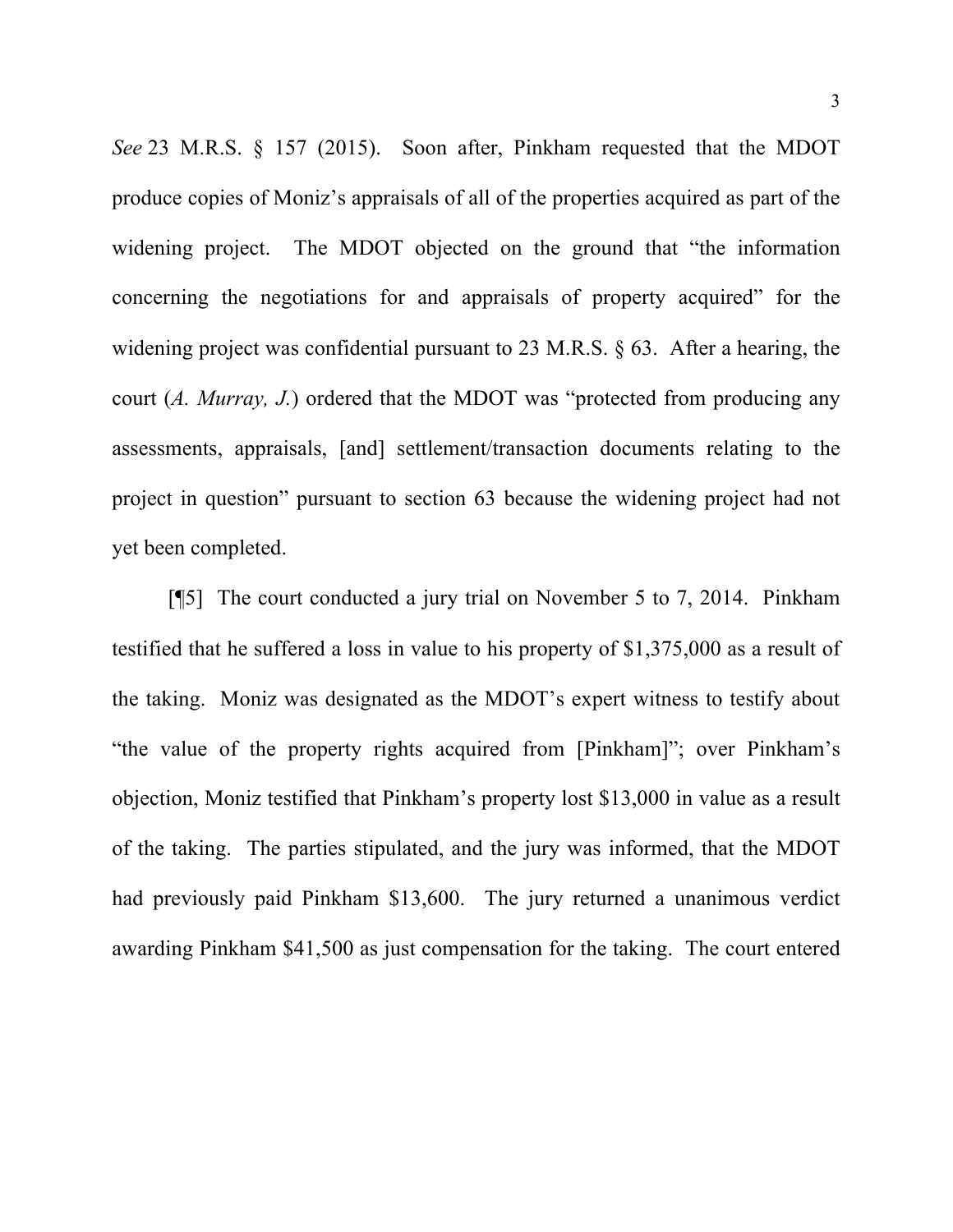a judgment on the verdict, which it later amended to offset the damages amount by the \$13,600 the MDOT had already paid Pinkham. Pinkham appeals.<sup>3</sup>

#### II. DISCUSSION

## A. Confidentiality and Privilege

[¶6] Pinkham contends that the trial court erred by ruling that Moniz's appraisal report, except as it pertained to Pinkham's property, was confidential pursuant to 23 M.R.S. § 63. We examine section 63 by first evaluating its plain language. *See Semian v. Ledgemere Transp., Inc.*, 2014 ME 141, ¶ 8, 106 A.3d 405. If that plain language is unambiguous, we afford the provision that plain meaning; if the statute is ambiguous, we will look beyond its plain language to other indicia of the Legislature's intent in enacting it, including its legislative history. *Id.*

[¶7] The MDOT, as well as the Maine Turnpike Authority, encourage us to consider the statute with deference to the MDOT's interpretation. If a statute is ambiguous, we afford deference to an agency's interpretation of a statute it administers when the issue is a matter within that agency's expertise. *Davric Me. Corp. v. Me. Dep't of Transp.*, 606 A.2d 201, 203 n.3 (Me. 1992). In evaluating 23 M.R.S. § 63 in this matter, however, we must consider notions of discovery;

<sup>&</sup>lt;sup>3</sup> Although the Superior Court's judgment was in Pinkham's favor, Pinkham has standing to challenge the judgment because the amount of the judgment is considerably less than that sought by Pinkham, and the judgment therefore did not afford him all of the relief requested in his pleadings. *See Sevigny v. Home Builders Ass'n of Me.*, 429 A.2d 197, 201 (Me. 1981).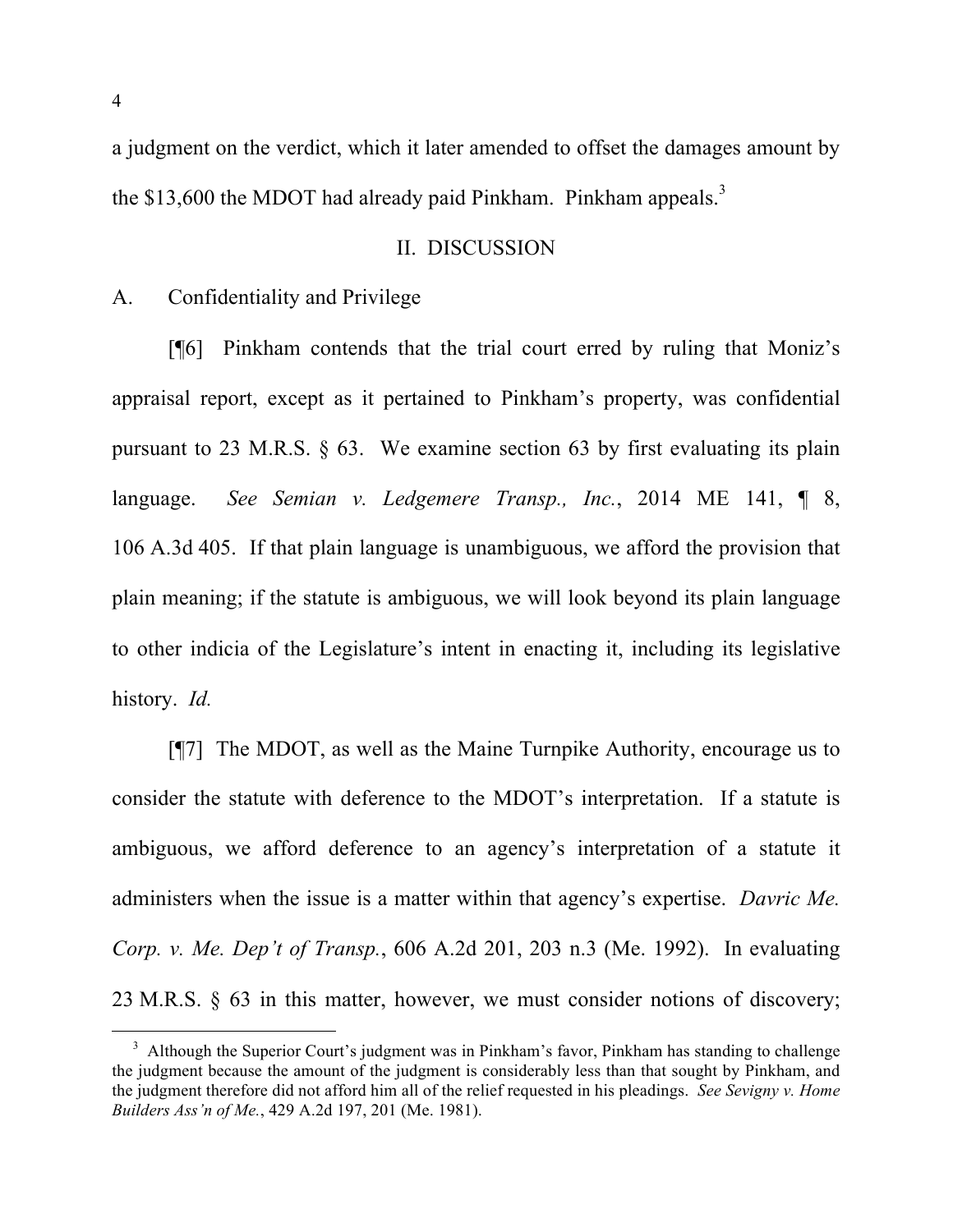privilege; and the intersection of section 63 with the Freedom of Access Act, 1 M.R.S. §§ 400-414 (2015). These are not areas within the MDOT's expertise, and therefore we do not afford deference to the MDOT's interpretation on these points. *See Guilford Transp. Indus. v. Pub. Utils. Comm'n*, 2000 ME 31, ¶ 10, 746 A.2d 910 ("[W]hen the legal issue decided by the agency is an issue in which the courts have particular competence, there is no reason for the court to defer to the agency.").

[¶8] Section 63 provides in its entirety as follows:

# **§ 63. Confidentiality of records held by the [MDOT] and the Maine Turnpike Authority**

**1. Confidential records.** The following records in the possession of the [MDOT] and the Maine Turnpike Authority are confidential and may not be disclosed, except as provided in this section:

**A.** Records and correspondence relating to negotiations for and appraisals of property; and

**B.** Records and data relating to engineering estimates of costs on projects to be put out to bid.

**2. Engineering estimates.** Engineering estimates of total project costs are public records after the execution of project contracts.

**3. Records relating to negotiations and appraisals.** The records and correspondence relating to negotiations for and appraisals of property are public records beginning 9 months after the completion date of the project according to the record of the [MDOT] or Maine Turnpike Authority, except that records of claims that have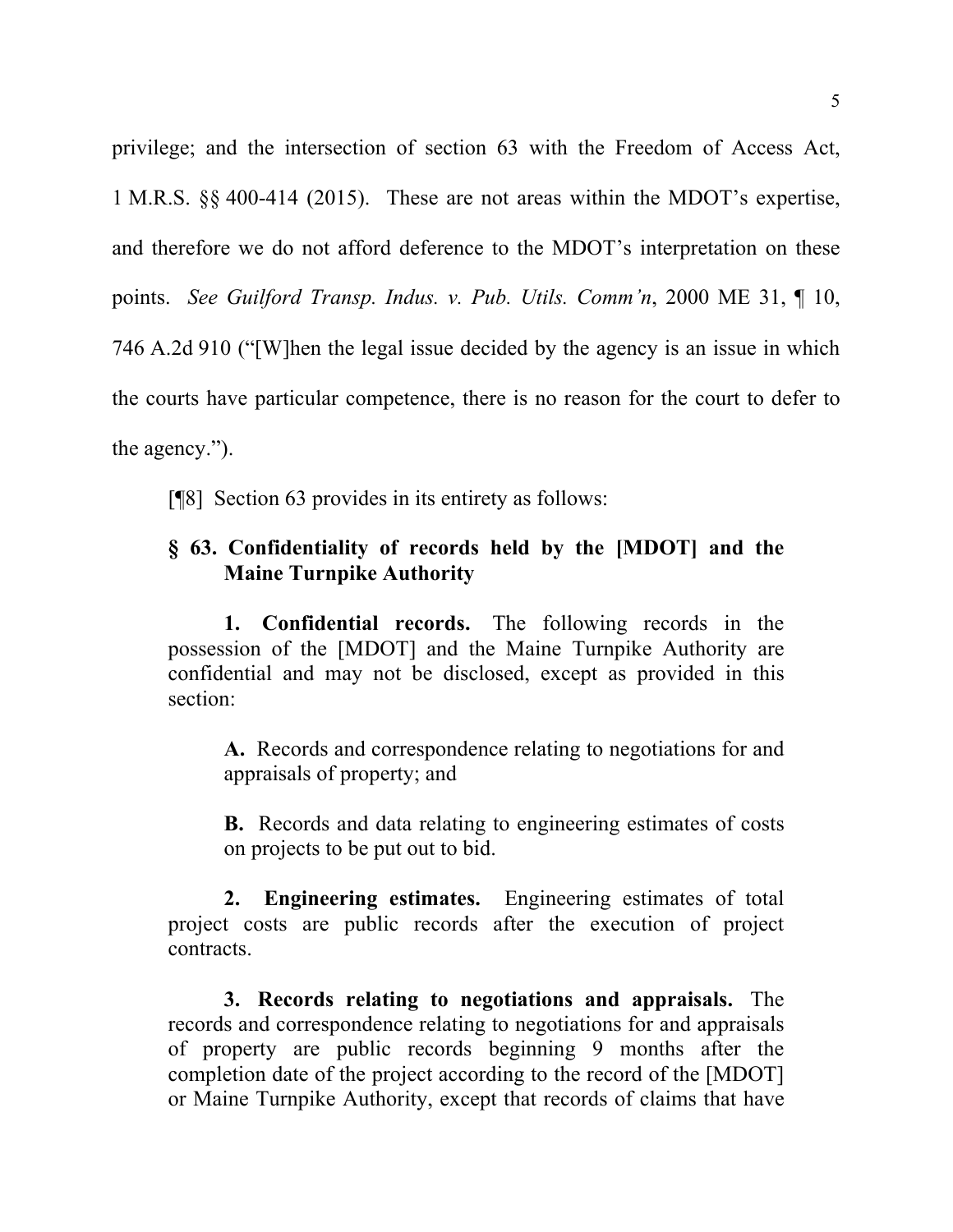been appealed to the Superior Court are public records following the award of the court.

23 M.R.S. § 63. Section 63 therefore deems certain of the MDOT's records "confidential" and sets out when that confidentiality is no longer in place.<sup>4</sup> 23 M.R.S. § 63.

[¶9] Although section 63 does not define "confidentiality" or specify its scope, the Legislature has already defined confidentiality for purposes of all Maine statutes—in Maine's Freedom of Access Act (FOAA), 1 M.R.S. §§ 400-414. FOAA was enacted in service of the public's interest in holding its government accountable by requiring that "public actions be taken openly." *MaineToday Media, Inc. v. State*, 2013 ME 100, ¶ 8, 82 A.3d 104 (quotation marks omitted); *see* 1 M.R.S. § 401. To that end, FOAA sets out the general rule as to documents that "[e]xcept as otherwise provided by statute, a person has the right to inspect and copy any public record in accordance with this section within a reasonable

<sup>&</sup>lt;sup>4</sup> The record suggests—and the MDOT does not dispute—that construction on the widening project was complete in 2011. Despite that completion, however, Pinkham does not contend on appeal that the information he seeks is no longer confidential because the project has been complete for nine months or more. Thus, we do not address the timeliness of the MDOT's assertion of confidentiality. *See Estate of Hoch v. Stifel*, 2011 ME 24,  $\P$  38, 16 A.3d 137 (noting that "issues not raised or briefed on appeal are deemed abandoned or unpreserved"). Nevertheless, we note that the MDOT's position at oral argument was that a project is not complete as long as *any* litigation relating to the project remains pending. The MDOT's interpretation would preclude any person from being the beneficiary of such information for as long as it takes to resolve any single party's challenge to a determination of just compensation. Although we have been deferential to the MDOT's determinations of when a project is complete, *see Davric Me. Corp. v. Me. Dep't of Transp.*, 606 A.2d 201, 203 & n.3 (Me. 1992), the MDOT's argument effectively allows it to maintain the confidentiality of records for as long as a party would care to see them. As we noted in *Davric*, "[t]he language of the statute evidences an intent to protect the Department's bargaining position during its negotiations with property owners." *Id.* at 203. The negotiations with Pinkham ended long before this litigation.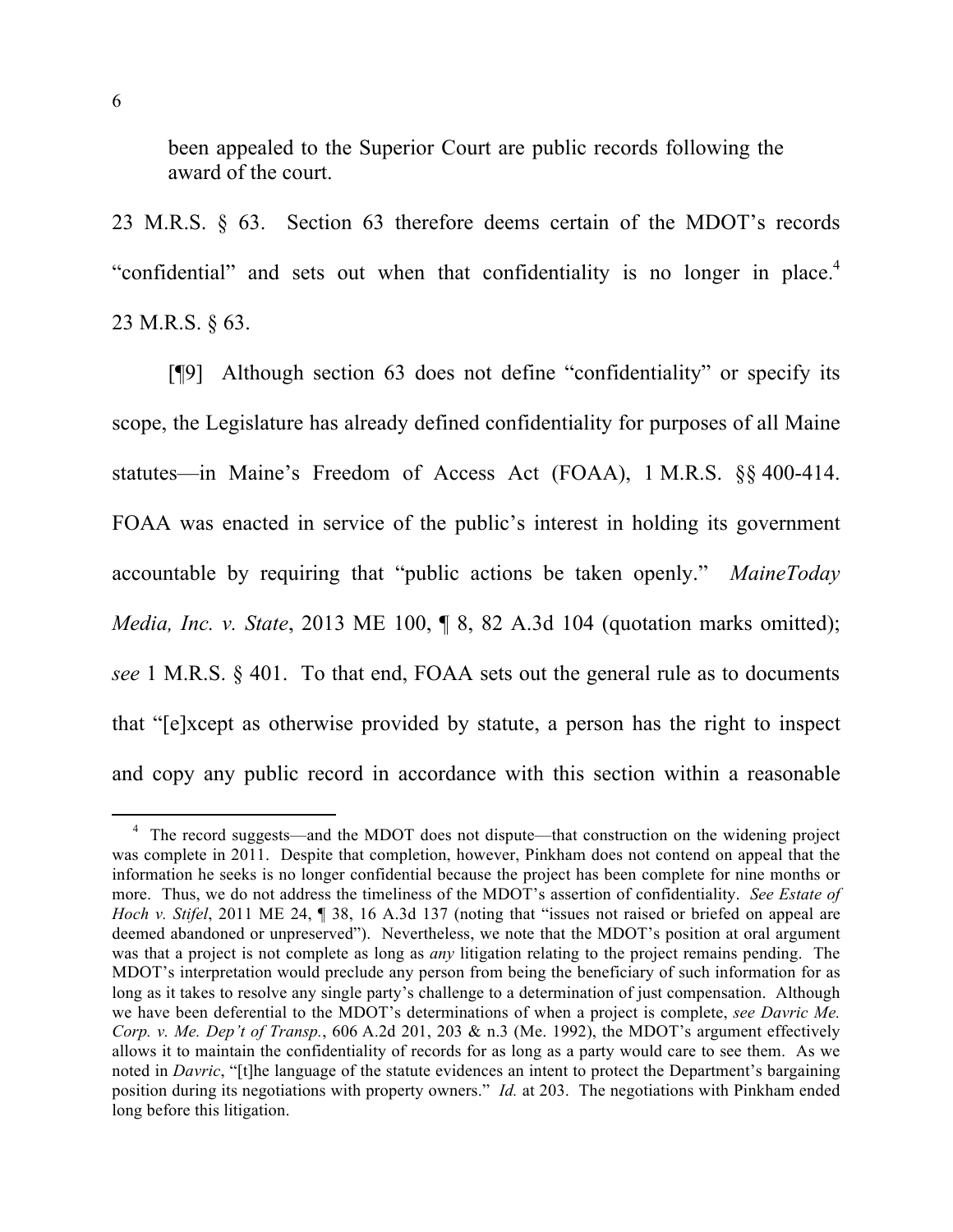time of making the request to inspect or copy the public record.<sup> $5$ </sup> 1 M.R.S. § 408-A. Excepted from the definition of "public records" is a list of twenty-two types of materials to which the general disclosure requirements of FOAA do not apply. 1 M.R.S. § 402(3)(A)-(U); *see Guy Gannett Publ'g Co. v. Univ. of Me.*, 555 A.2d 470, 471 (Me. 1989) (stating, pursuant to 1 M.R.S. § 401, that FOAA "should be liberally construed and applied to promote its underlying purpose" of open government, and that exceptions to public disclosure must be strictly construed (quotation marks omitted)); *Wiggins v. McDevitt*, 473 A.2d 420, 422 (Me. 1984) ("It is apparent that the legislature sought to avoid uncertainty by enacting a very broad, all-encompassing definition [of 'public records'] subject only to specific exceptions. . . . It leaves little room for qualification or restriction.").

[¶10] Among the exceptions to the definition of "public records," and therefore not subject to public disclosure despite otherwise meeting the definition

 <sup>5</sup> FOAA broadly defines "public records" as

any written, printed or graphic matter or any mechanical or electronic data compilation from which information can be obtained, directly or after translation into a form susceptible of visual or aural comprehension, that is in the possession or custody of an agency or public official of this State or any of its political subdivisions, or is in the possession or custody of an association, the membership of which is composed exclusively of one or more of any of these entities, and has been received or prepared for use in connection with the transaction of public or governmental business or contains information relating to the transaction of public or governmental business.

<sup>1</sup> M.R.S. § 402(3) (2015). There can be no dispute that the MDOT's records—and specifically, Moniz's complete appraisal report—meet these requirements of a public record.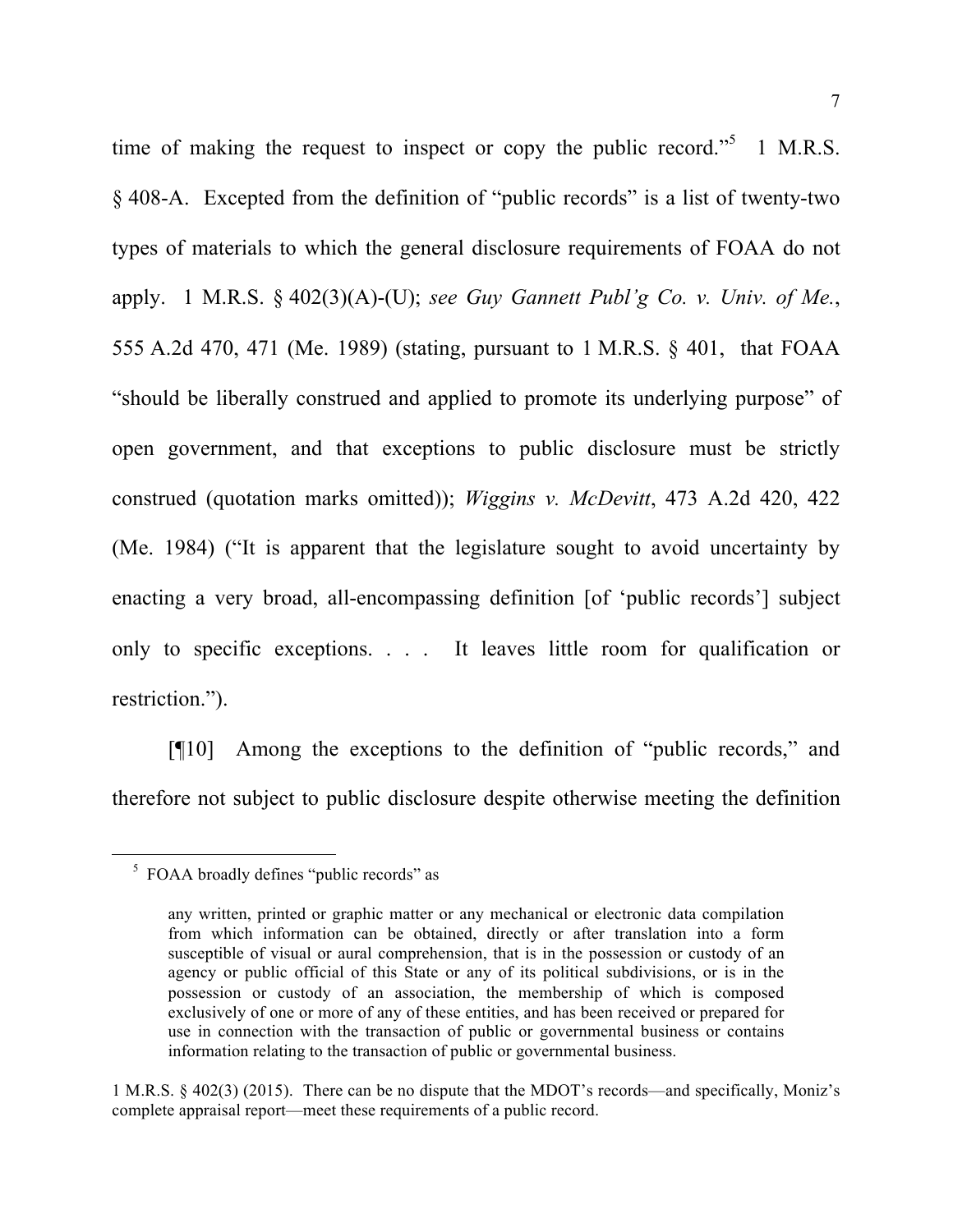of "public records," are "[r]ecords that have been designated *confidential* by statute." 1 M.R.S. § 402(3)(A) (emphasis added). FOAA defines confidentiality by explaining, "'Public records exception' or 'exception' means a provision in a statute or a proposed statute that declares a record or a category of records to be confidential or otherwise not a public record for purposes of subchapter 1." 1 M.R.S. § 431(1) (2015). Likewise, in section 63, the Legislature has used "public records" when referring to the time at which the information at issue is no longer "confidential." 23 M.R.S. § 63(2) (providing that engineering estimates "are public records after the execution of project contracts"); 23 M.R.S.  $\S$  63(3) (stating that negotiation and appraisal documents become "public records beginning 9 months after the completion date of the project according to the record of the [MDOT]" or, for "records of claims that have been appealed to the Superior Court," the information constitutes "public records following the award of the court"). Section 63's provision of confidentiality means that—during the limited periods of time for which section 63 provides—the MDOT is not required to disclose the information at issue in response to a FOAA request.

[¶11] Pinkham's request for the production of Moniz's entire appraisal report was not pursuant to FOAA, however, and therefore the provision of confidentiality in section 63 provides no basis to preclude disclosure of the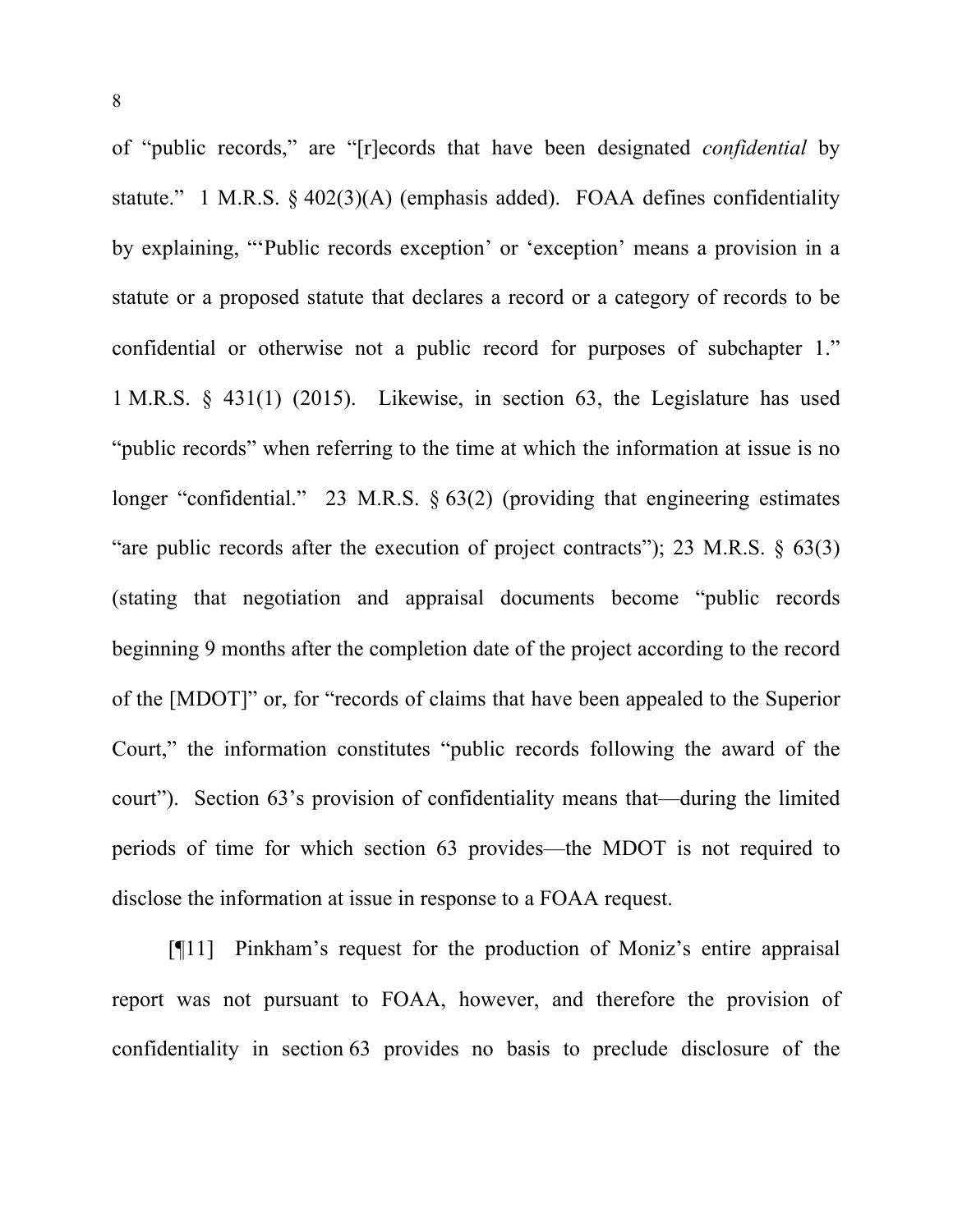information to Pinkham. Instead, Pinkham seeks the information as discovery in the context of this litigation.

[¶12] Whereas FOAA governs the disclosure of non-confidential public information, discovery regards the disclosure of information—which may be confidential—within the closed universe of litigation. The Maine Rules of Civil Procedure are intended to "secure the just, speedy and inexpensive determination of every action." M.R. Civ. P. 1. To that end, liberal discovery is encouraged as a means to "eliminate the sporting theory of justice and to enforce full disclosure between the parties." *St. Paul Ins. Co. v. Hayes*, 2001 ME 71, ¶ 8, 770 A.2d 611 (quotation marks omitted).

[¶13] Notwithstanding these broad purposes, discovery is not a limitless mechanism to obtain information. It is constrained by principles of relevance and privilege, of which the court is the final arbiter. Pursuant to M.R. Civ. P. 26(b)(1), "Parties may obtain discovery regarding any matter, not privileged, which is relevant to the subject matter involved in the pending action, whether it relates to the claim or defense of the party seeking discovery or to the claim or defense of any other party . . . ." Relevant information is information that "has any tendency to make a fact more or less probable than it would be without the evidence" and is "of consequence in determining the action." M.R. Evid. 401. Privileged information is information that, although it may be relevant, is deemed neither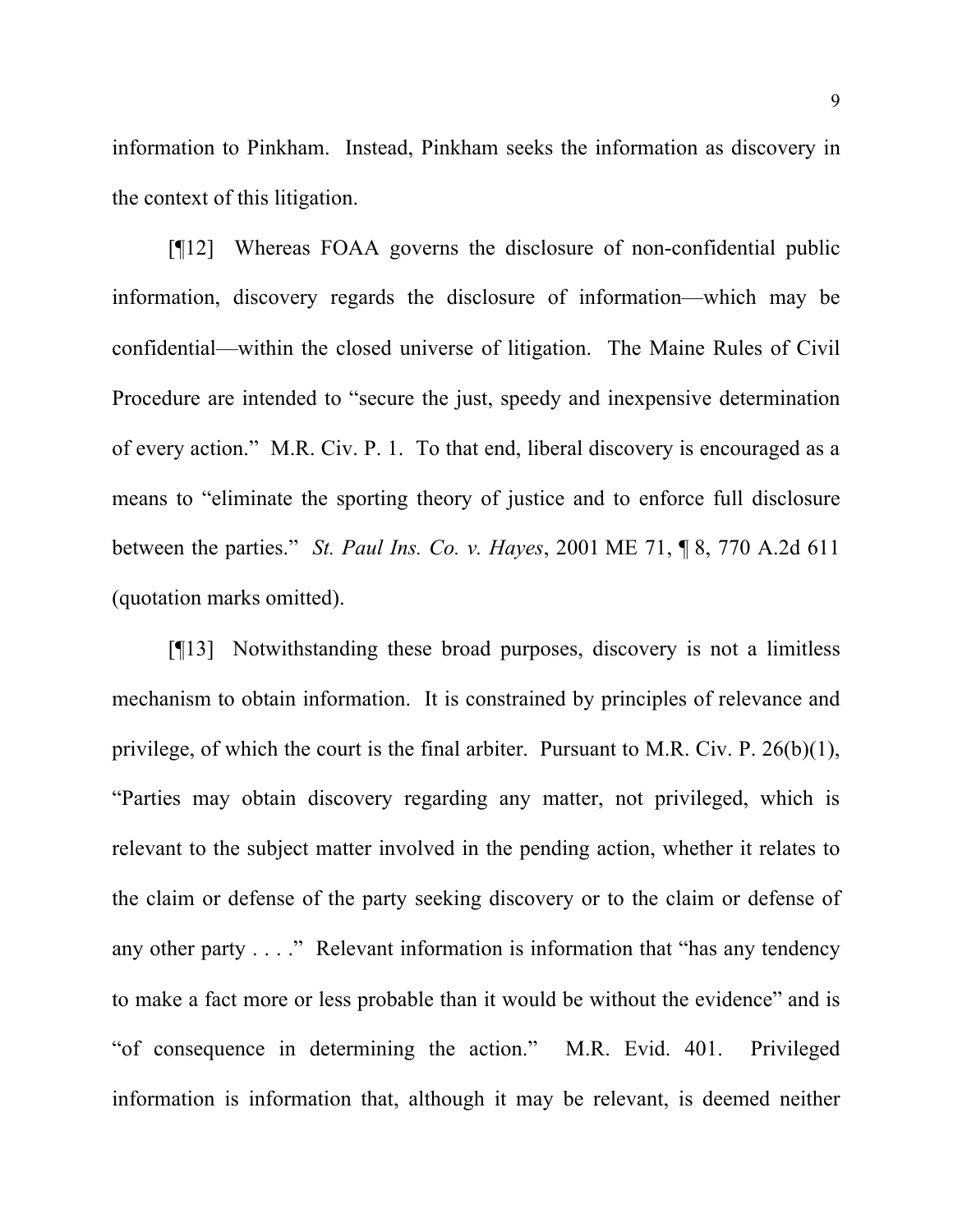discoverable nor admissible at trial. "Rules of privilege are designed to keep out some portion of the truth in order to foster relationships that as a matter of social policy are deemed to deserve protection." Field & Murray, *Maine Evidence* § 501.1 at 206 (6th ed. 2007); *see* M.R. Evid. 501; *Burka v. U.S. Dep't of Health & Human Servs.*, 87 F.3d 508, 518 (D.C. Cir. 1996) (stating that information is "presumptively discoverable," except that privileged information is "presumptively not discoverable").

[¶14] In seeking to avoid providing Moniz's full appraisal report to Pinkham as discovery in the context of this litigation, the MDOT convinced the Superior Court that the appraisal information was not just confidential, but also privileged. Section 63, however, unlike the numerous statutes for which the Legislature has expressly granted privilege in a wide variety of circumstances, is entirely devoid of any language suggesting that it provides for privilege. *E.g.*, 5 M.R.S. § 200-H(6) (2015) (designating certain records "confidential and . . . not subject to subpoena, discovery or introduction into evidence in a civil or criminal action"); 22 M.R.S. § 8754(3) (2015) (stating that certain records are "[p]rivileged and confidential" and defining "[p]rivileged and confidential" to mean not subject to FOAA; not subject to "discovery, subpoena or other means of legal compulsion for its release to any person or entity"; and not "[a]dmissible as evidence in any civil, criminal, judicial or administrative proceeding"); 32 M.R.S. § 2599 (2015)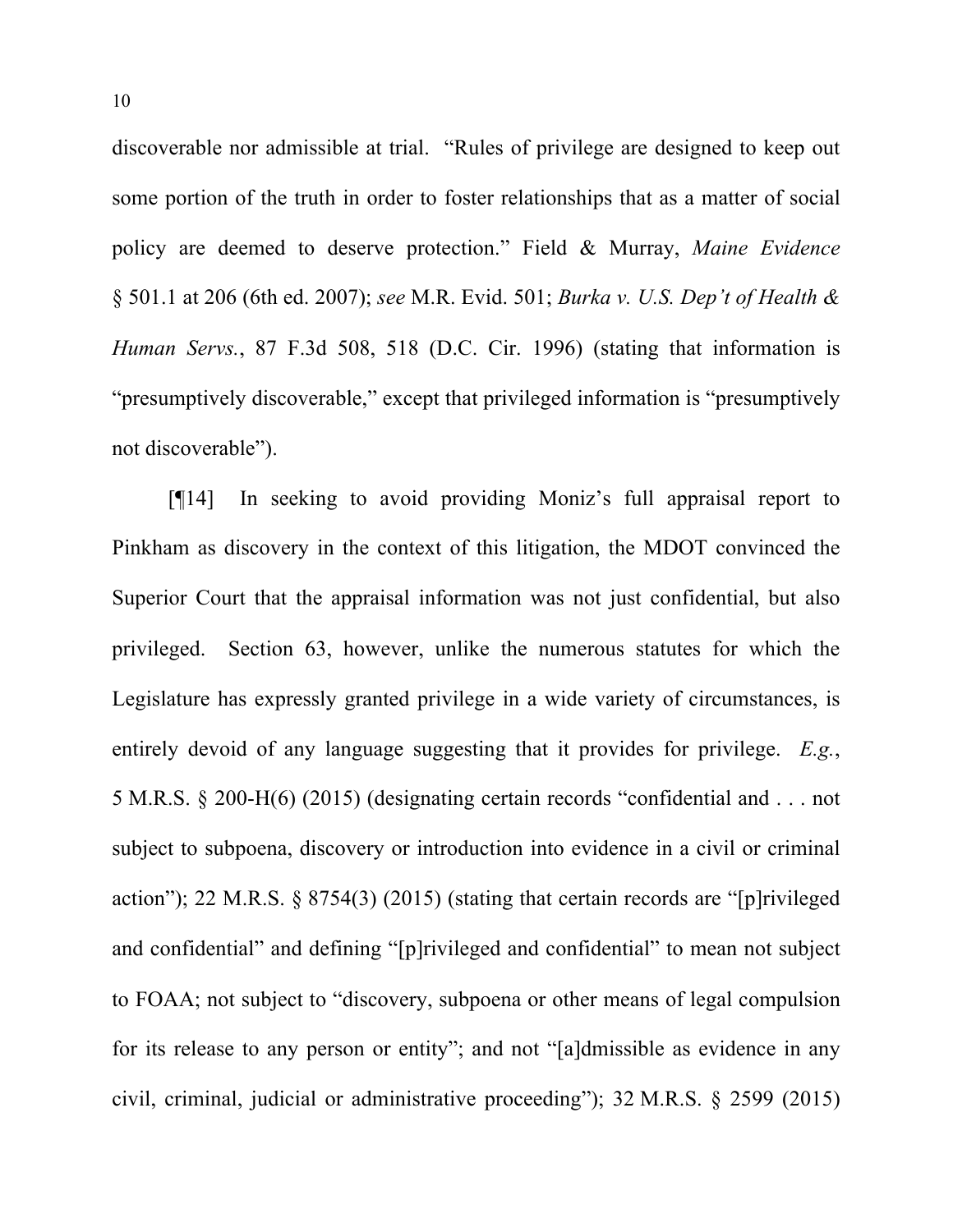(declaring some records "confidential and . . . exempt from discovery without a showing of good cause"). FOAA itself also contains a separate public records exception for privileged information. 1 M.R.S.  $\S$  402(3)(B). At argument, the Department's counsel acknowledged that there is no relationship between the MDOT and the property owners from whom it is taking property that, as a matter of social policy, might be deemed to "deserve protection." Field & Murray, *Maine Evidence* § 501.1 at 206.

[¶15] We are not persuaded by the MDOT's contention that the "and may not be disclosed" language in section 63 somehow affords a privilege. It contains none of the language regarding discovery, admissibility, privilege, legal proceedings, subpoena, evidence, and the like that characterize other provisions of privilege. Given the intersection of section 63 with FOAA, the phrase "and may not be disclosed" supplies an operational definition of "confidential" that invokes the precise language of FOAA. *See* 1 M.R.S. § 402(3)(K), (L), (Q) (defining, as public records exceptions to FOAA, when certain information "will be withheld from disclosure" or from "further disclosure"); *see also* 1 M.R.S. § 432(2)(D) (2015) (regarding the "public interest in the disclosure of records"); 1 M.R.S.  $§$  434(2)(D) (2015) (same).

[¶16] In the absence of any such language in section 63, we conclude that the statute does not render Moniz's entire appraisal report privileged information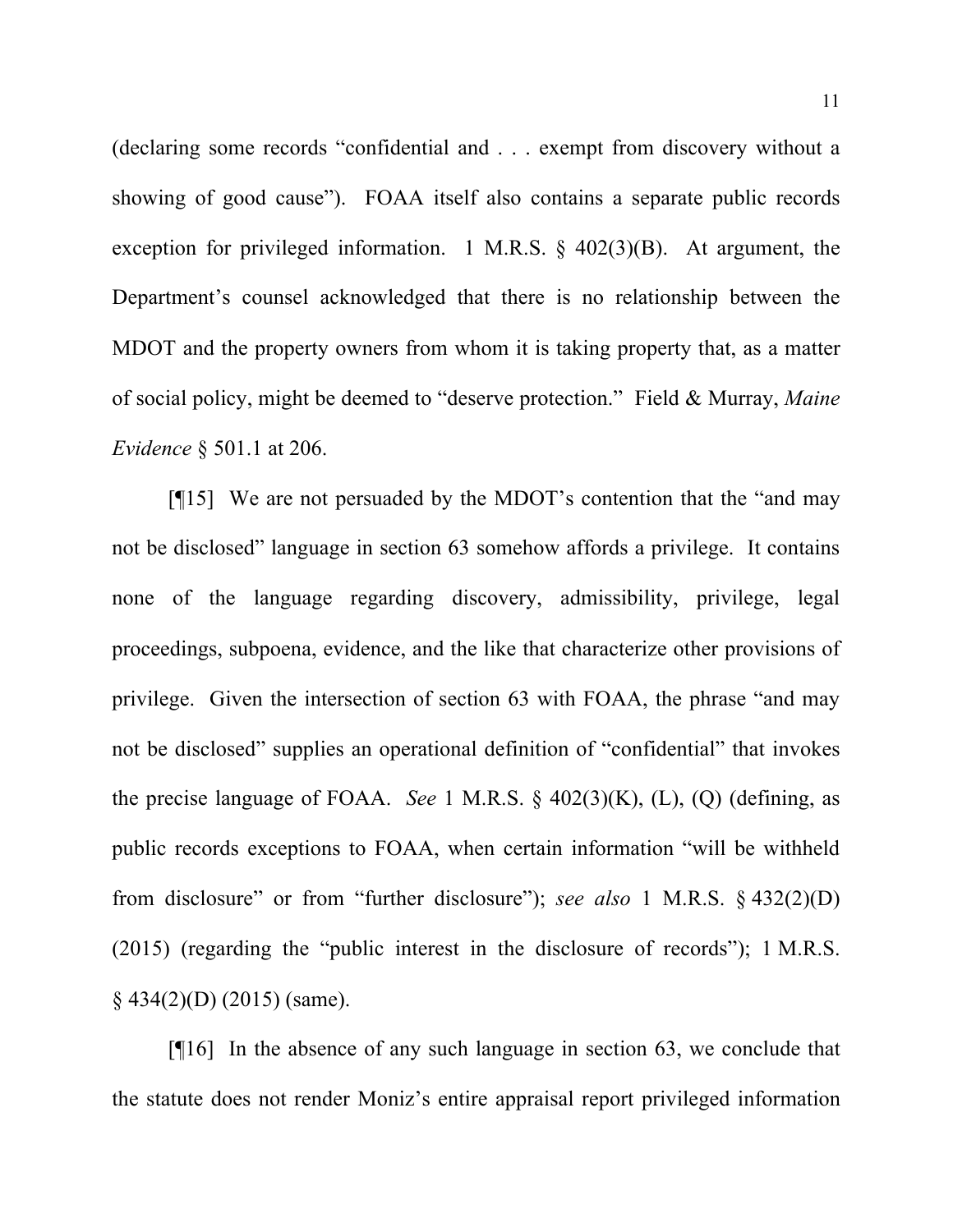as a matter of law.<sup>6</sup> That information was discoverable, even if protected from further release, as long as it comported with the relevance requirement of M.R. Civ. P. 26, which we examine next.

B. Relevance

[¶17] The MDOT argues that even if the information is not exempt from discovery pursuant to section 63, it is not relevant to the determination of just compensation, and therefore was properly excluded from discovery.<sup>7</sup> We review the court's decisions regarding the relevance of requested discovery for clear error,

 <sup>6</sup> Our decisions in prior cases interpreting 23 M.R.S. § 63 (2015) do not contradict this conclusion. We have twice considered the application of section 63, but only as to the denial of FOAA requests rather than in the context of a claim of privilege. *Springfield Terminal Ry. Co. v. Dep't of Transp.*, 2000 ME 126, ¶¶ 1, 10, 754 A.2d 353; *Davric*, 606 A.2d at 202. Moreover, in other contexts, we have noted the distinction between confidentiality and privilege. *See Me. Health Care Ass'n Workers' Comp. Fund v. Superintendent of Ins.*, 2009 ME 5, ¶¶ 10 & n.6, 11, 962 A.2d 968 (interpreting a confidentiality statute to protect information from a FOAA request, but noting that the statute was otherwise "noticeably silent with regard to discovery requests between private litigants" and stating that a "confidential" record still may be subject to "restricted disclosure between private parties in the scope of an adjudicatory proceeding" with the use of protective orders); *Pooler v. Me. Coal Prods.*, 532 A.2d 1026, 1028 (Me. 1987) (determining that confidential materials were nevertheless admissible at trial); *Me. Sugar Indus., Inc. v. Me. Indus. Bldg. Auth*., 264 A.2d 1, 6 (Me. 1970) (holding that, although certain information was confidential pursuant to statute, because the statute otherwise contained "no *express* provision barring use of the information in a judicial proceeding," the provision must be construed to allow disclosure in litigation).

 $<sup>7</sup>$  The court did not undertake an in camera review of Moniz's entire appraisal report, but it implicitly</sup> agreed with the MDOT's argument that the entire report was irrelevant by allowing Moniz to testify upon finding that

<sup>[</sup>w]hat has been produced by Mr. Moniz through prior discovery production . . . involves the report as it relates to Mr. Pinkham's property. That report also includes the basis upon which that appraisal was prepared and conducted, and the determination made, as well as the comparable sales that were referenced in the information regarding those comparable sales. That information . . . has since been supplemented by order of this Court with additional production of documents . . . .

In other words, the court found that Pinkham had the information that he needed concerning the appraisal of his property to discern the basis of Moniz's opinion and conduct an effective cross-examination.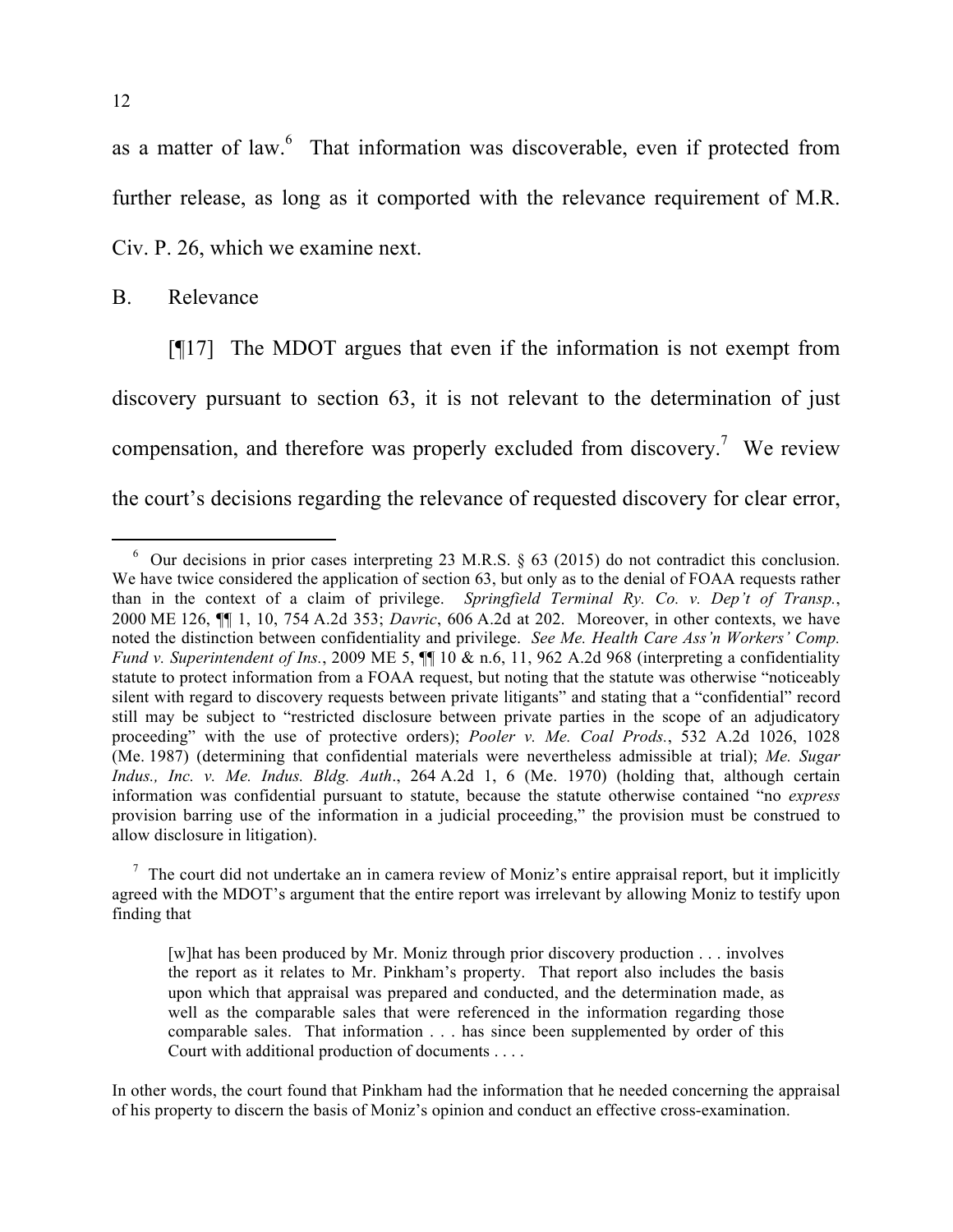*Jacob v. Kippax*, 2011 ME 1, 14, 10 A.3d 1159, and discovery orders themselves for an abuse of discretion, *Picher v. Roman Catholic Bishop of Portland*, 2013 ME 99, ¶ 6, 82 A.3d 101. The interpretation of a statute is subject to de novo review. *In re E.A.*, 2015 ME 37, ¶ 10, 114 A.3d 207.

[¶18] "The measure for just compensation in a partial takings case is the difference between the fair market value of the property immediately before the taking and the fair market value of the property remaining immediately after the taking." *McTeague v. Dep't of Transp.*, 2000 ME 183, ¶ 8, 760 A.2d 619. "[F]air market value . . . is the market value of the land for its best and highest use at the time of the taking or in the foreseeable future." *Curtis v. Me. State Highway Comm'n*, 160 Me. 262, 266, 203 A.2d 451 (Me. 1964).

[¶19] Although there are myriad ways to determine the fair market value of property, the methodology chosen by the MDOT's appraiser to assess the value of Pinkham's property was the "sales comparison" method, in which, Moniz testified, he used "arms-length sales in the market to compare to the subject property that you're appraising. The purpose is to find as similar properties as possible, that have been bought and sold in the open market." The use of this method is not, in itself, problematic; we have held that a court may examine evidence of comparable sales "to inform its decision." *McTeague,* 2000 ME 183, ¶ 9, 760 A.2d 619; *see Terfloth v. Town of Scarborough*, 2014 ME 57, ¶ 11 n.5, 90 A.3d 1131 (noting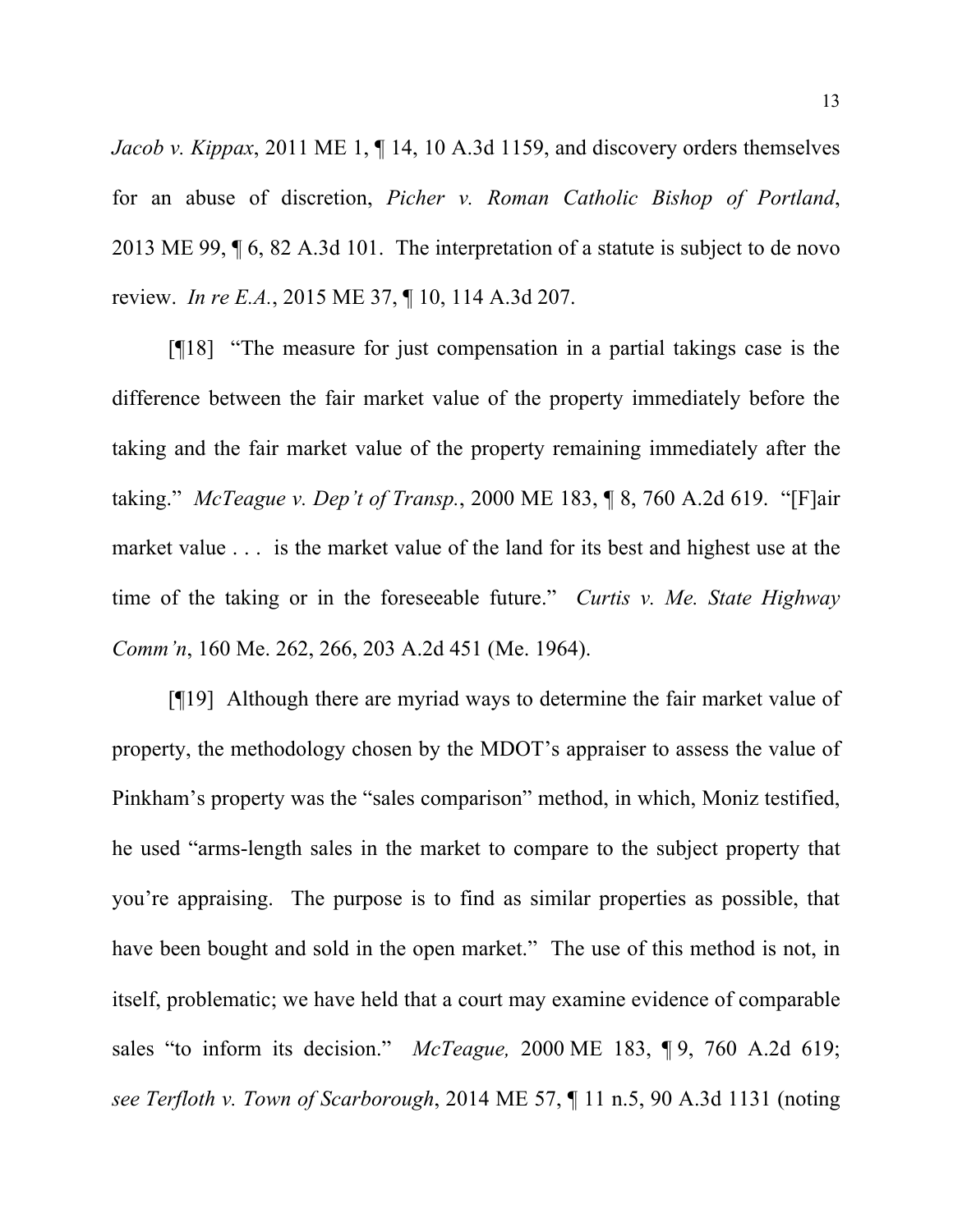that "one of three general methods of determining fair market value is appraising property by analyzing sale prices of similar property" (quotation marks omitted)).

[¶20] In determining whether the method was reliable, however, knowing which properties were used as "comparables" is important. None of the comparables used by Moniz when appraising Pinkham's property was a property whose value was affected by the sale of a seventeen-foot-wide or similar sized strip of road frontage. The MDOT's appraisal relied instead on the sales prices of undeveloped parcels of land along Route 1A that were not involved in the widening project. Whether Moniz used the comparable sales method in assessing the other properties affected by this project, and whether the comparables Moniz used for Pinkham's property were the same ones he used for the rest of the project is not known; Pinkham was precluded from reviewing those portions of Moniz's report that contained information about the methods he used or the results he reached when appraising all of the other properties along Route 1A from which the MDOT took strips of land as part of the same widening project.

[¶21] The MDOT points out that because of the "distinctiveness" of each parcel of property, the appraisals of the neighbors' properties taken for the same project are irrelevant.<sup>8</sup> This argument is not persuasive. Although Pinkham's

<sup>&</sup>lt;sup>8</sup> In addition to arguing that the other appraisals were not discoverable because they were irrelevant, the MDOT has asserted that the appraisal information for any other parcels affected by the project was inadmissible. To support this portion of its argument, the MDOT references *Bajwa v. Sunoco, Inc.*, in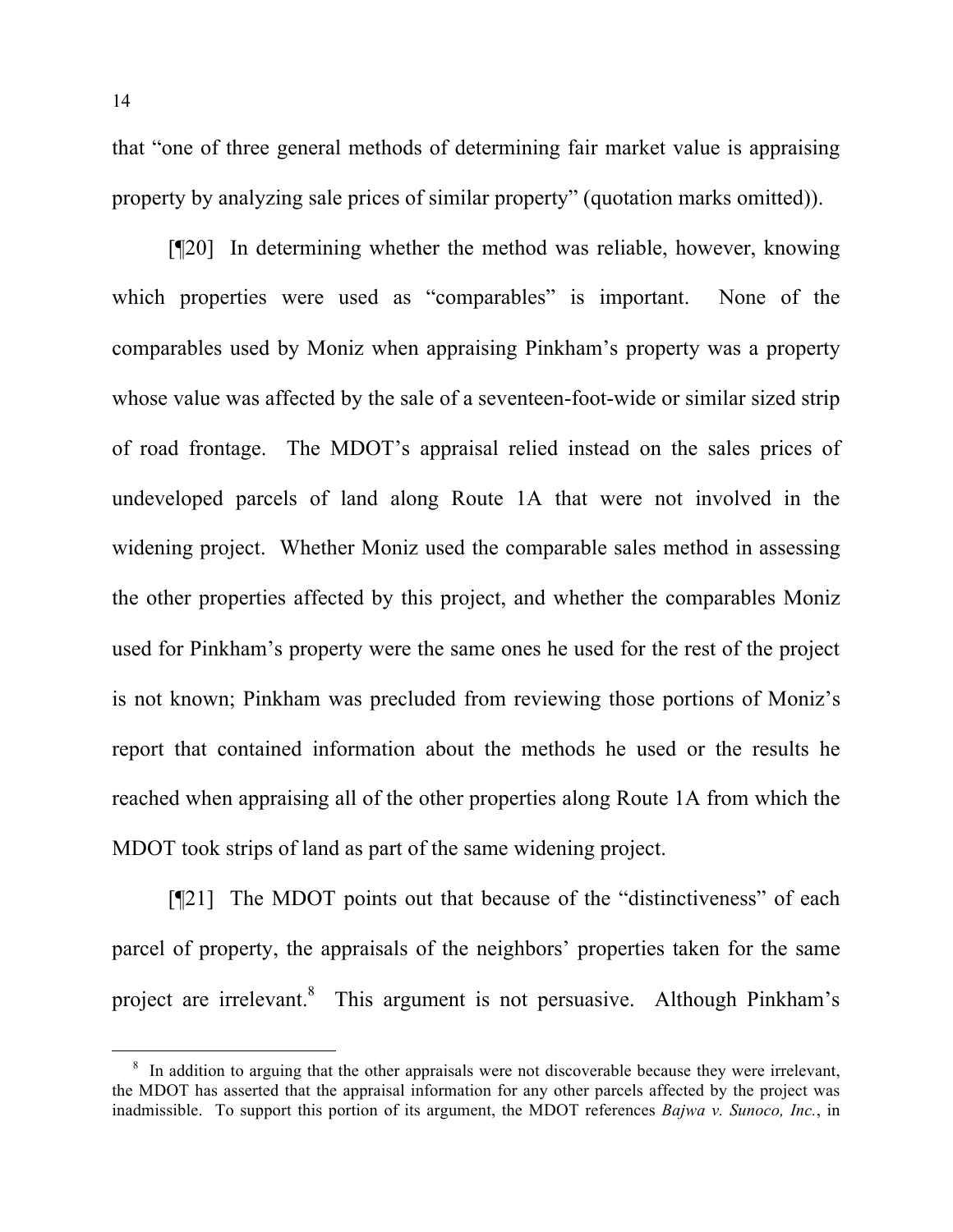property may have differed from his neighbors' properties—in terms of size and use, for example—those properties did share other facts in common with Pinkham's, such as their locations, the widths of the pieces taken, the time frame in which the properties were taken by the State, and the circumstances in which the properties were taken. The sizes and uses of the different properties are distinctions that may be explored on cross-examination, or that may provide bases for arguing about admissibility, but such distinctions do not provide a basis for exempting the appraisal information from discovery. The MDOT negotiates for and acquires property on a project-wide basis, so the methods and information used to appraise all of the parcels in that project are arguably relevant to the determination of the value of one parcel. In *Timberlands, Inc. v. Maine State Highway Commission*, we vacated a judgment when the court, in its jury instructions, withdrew relevant valuation evidence from the jury's consideration. 284 A.2d 894, 895 (Me. 1971). We observed,

which a federal court held that "sales to potential condemnors are involuntary sales and as such cannot establish the fair market value of comparable property." 329 F. Supp. 2d 726, 733 (E.D. Va. 2004). A closer reading of *Bajwa* reveals, however, that the court's conclusion regarding the irrelevance of information of similarly situated property owners was limited to the evidence of the *sale price* of those properties. *Id.* at 733-734 (referencing, in turns, "[t]he *price paid* by a condemnor," "evidence of *prices paid* by the government," the "*payments*" made in a condemnation, the "*sales* of property made to agencies vested with the power of eminent domain," "*sales* to condemnors," and the like (emphases added) (quotation marks omitted)). Although we agree with the MDOT that the prices *paid* for condemned or taken properties could reflect compromises made to avoid the expense and uncertainty of litigation given the involuntary nature of a government taking, the *appraisals* of such properties present no such concern, as demonstrated by the MDOT's introduction of an appraisal of Pinkham's property to establish its fair market value.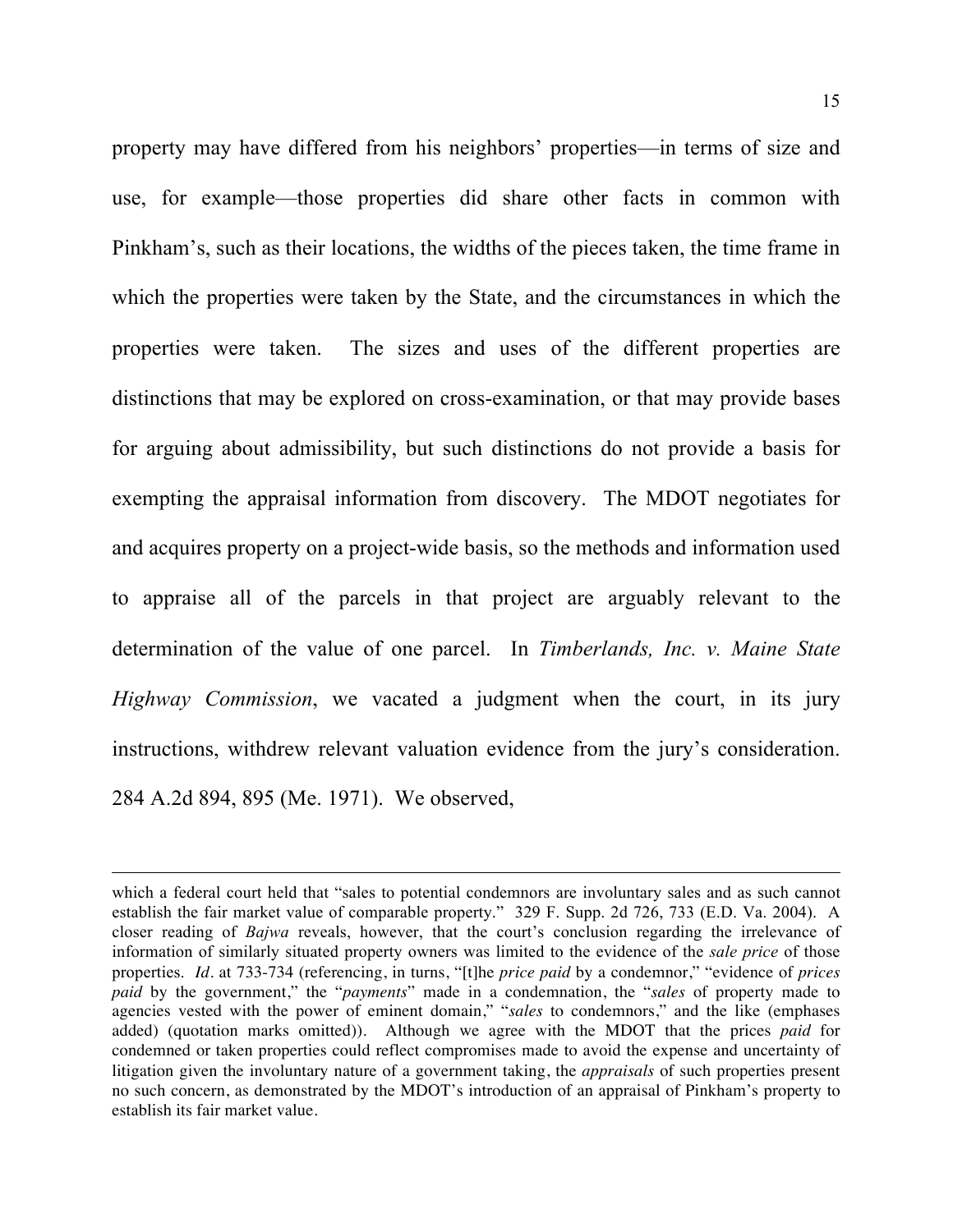Where the value of real estate is in issue, any evidence which will aid the jury in fixing the fair market value of the property is admissible for their consideration, provided such evidence is not speculative in nature, would be considered by a prospective seller or purchaser and tends to enhance or depreciate the value of the property taken. . . . The owner of the land taken by the process of eminent domain has the right to this higher fair market value or at least to the opportunity of proving it to the jury, as he is entitled to no less under the constitutional mandate than an exact equivalent for the injury.

*Id.* at 897-98.

[¶22] Here, the MDOT is not attempting to use section 63 to avoid a competitive disadvantage, as section 63 contemplates, *see Davric Me. Corp. v. Me. Dep't of Transp.*, 606 A.2d 201, 203 (Me. 1992); the negotiations between the MDOT and Pinkham have long since concluded. Rather, the MDOT seeks the protection of section 63 to obtain a trial advantage in denying Pinkham the information that would allow him to effectively challenge the MDOT's calculation of Pinkham's property value. *See United States v. 22.80 Acres of Land*, 107 F.R.D. 20, 23 (D. N.D. Cal. 1985) ("The [property owners] seek discovery of the original appraisal report not to improve their position in the long-since terminated negotiations, but to equip them to present their case fully in the upcoming trial of this matter."). We conclude that the appraisals of properties taken in the course of this same widening project are relevant at least for discovery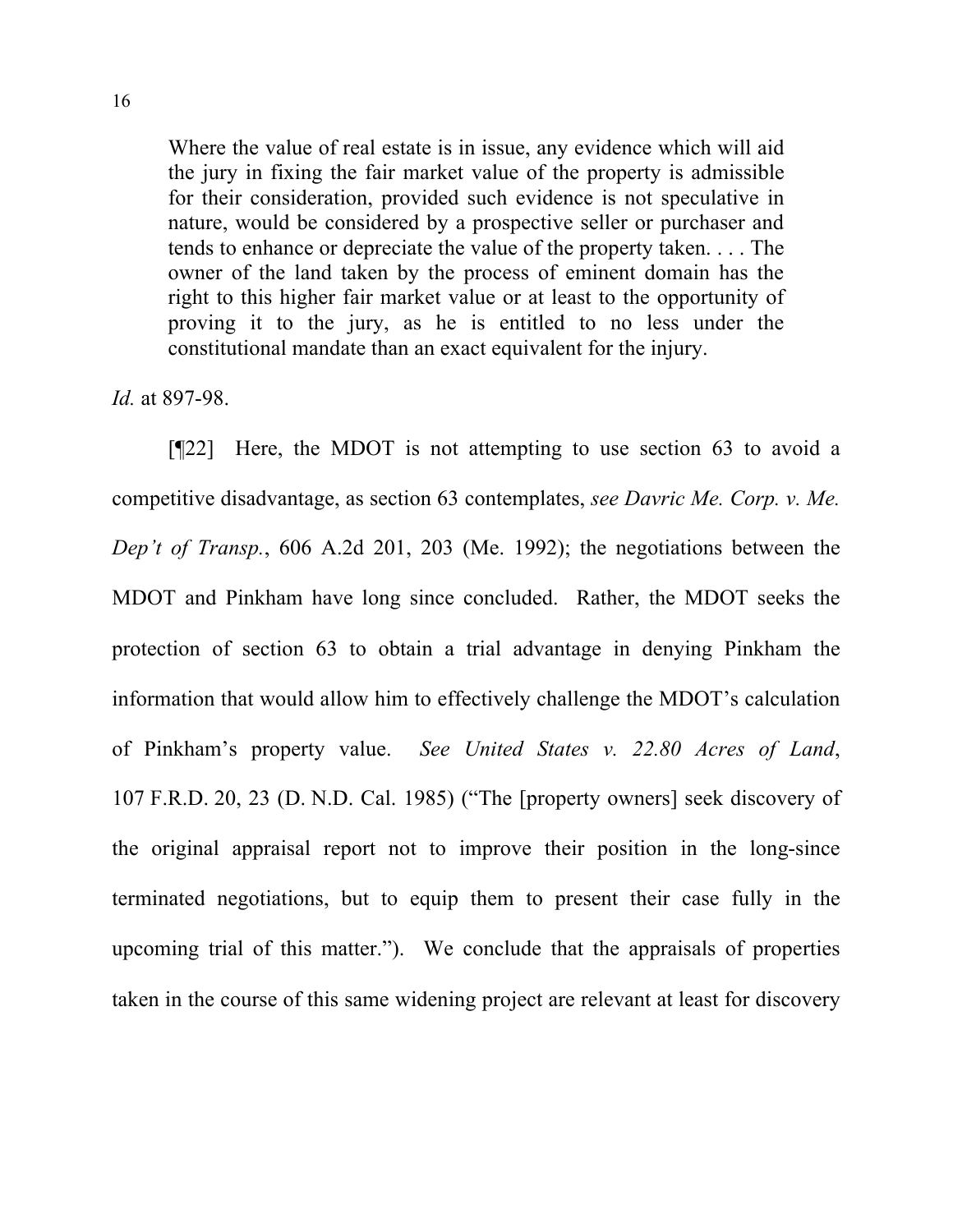purposes pursuant to M.R. Civ. P. 26.<sup>9</sup> *See Hoover v. U.S. Dep't of the Interior*, 611 F.2d 1132, 1137 (5th Cir. 1980) ("An appraisal is relevant in a condemnation proceeding to the extent that it bears upon the primary issue of just compensation.").

[¶23] Both the Maine Constitution and Maine statutes guarantee Pinkham the right to be paid just compensation for the land taken from him. Me. Const. art. I, § 21; 23 M.R.S. § 157. Pinkham has the right to have a fair trial with regard to this property claim. Although we are cognizant of the deferential standard of review concerning a trial court's discovery rulings generally, *Picher*, 2013 ME 99, ¶ 6, 82 A.3d 101, we must conclude that the discovery rulings here prevented Pinkham from having that fair trial. The court incorrectly relied on section 63 to prohibit Pinkham from obtaining relevant information in discovery and seeking to present it at trial; section 63 does not preclude either. Therefore, the interests of justice require that Pinkham be given the opportunity to review that information in

<sup>&</sup>lt;sup>9</sup> In the absence of any discovery privilege pursuant to section 63, and because Moniz was the State's expert who was allowed to present his opinion of the fair market value of the taken property, the facts and data underlying his opinion were also discoverable pursuant to M.R. Evid. 705(a), (b). Because we conclude that Moniz's entire appraisal report was the proper subject of discovery, we need not address Pinkham's alternative argument, that if the entire appraisal report were not discoverable, M.R. Evid. 508 precluded the State from offering Moniz as a witness. In addition, Pinkham's argument that the court should have permitted testimony from James Sarosi, another landowner whose property was taken, is not persuasive and we do not discuss it further.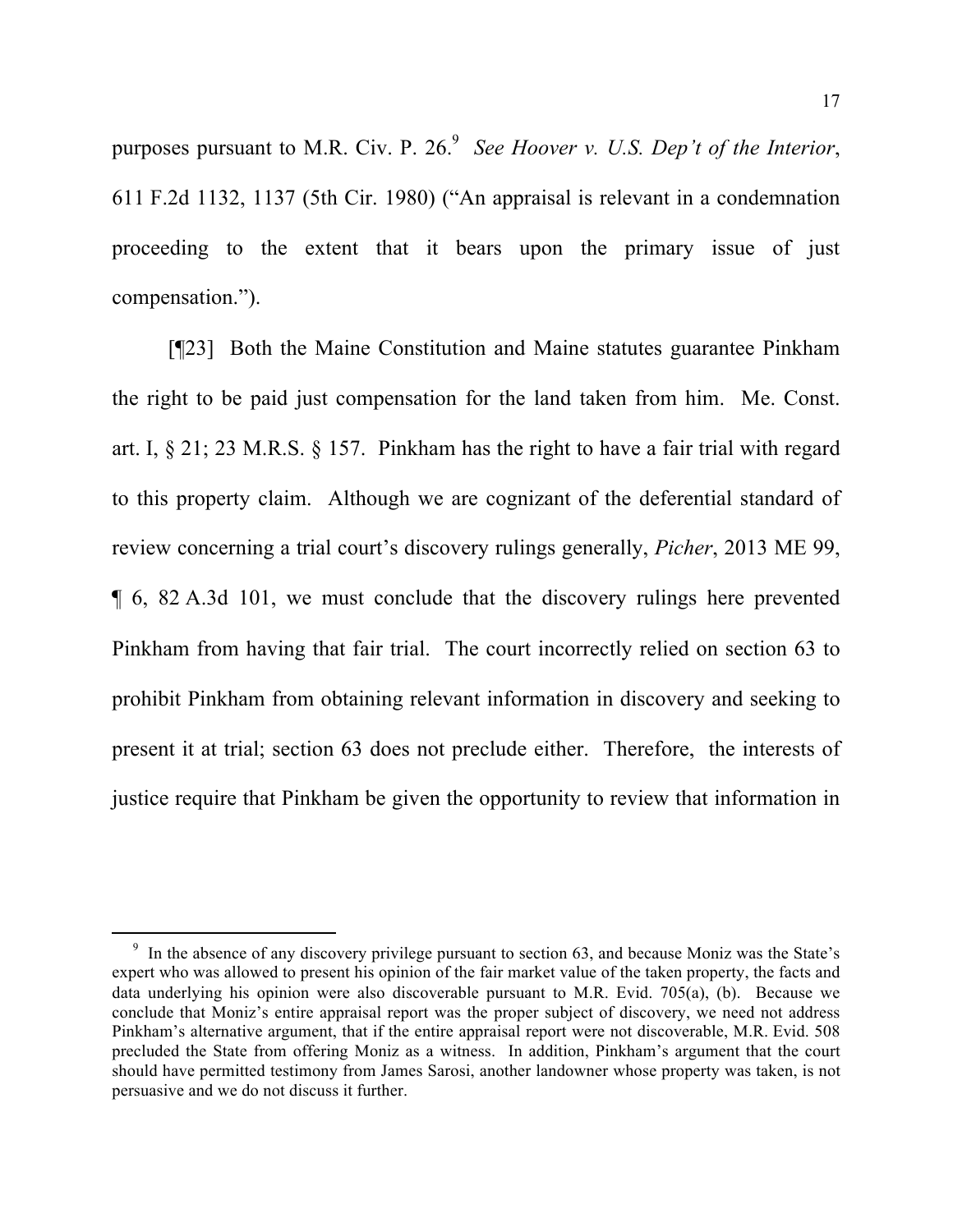discovery—within the constraints of any protective provisions to preclude its public disclosure pursuant to Rule  $26^{10}$ —and to seek its admission at a new trial.<sup>11</sup>

The entry is:

Judgment vacated. Remanded for further proceedings consistent with this opinion.

 $11$  Even more protections are in place as to admissibility at trial. The Rules of Evidence guarantee, for example, that only evidence that is relevant, M.R. Evid. 402; authentic, M.R. Evid. 901; not unfairly prejudicial, M.R. Evid. 403; and offered by a competent witness, M.R. Evid. 601, reaches a fact-finder. The Maine Rules of Evidence also prevent the admission of privileged information, M.R. Evid. 501, but contain no exclusion for non-privileged confidential information. Courts have the authority to prevent the general public from having access to records and watching proceedings that the Legislature has deemed confidential. *See* Field & Murray, *Maine Evidence* § 501.4 at 211-12 (6th ed. 2007). The outcome the Legislature wished to avoid by making materials confidential is thereby still preserved even during discovery and at trial. Furthermore, given these protections, a party may not necessarily obtain information in discovery just by filing an appeal of the government's denial of a FOAA request.

<sup>&</sup>lt;sup>10</sup> A well-established structure is already in place to limit the public availability of confidential information even when discoverable. *See* M.R. Civ. P. 26(b)(5)(A), (c), (g). The court may issue a protective order precluding discovery, specifying the terms and conditions of discovery, setting out the method of discovery, limiting the scope of discovery, designating who may be present while discovery is conducted, sealing a deposition, protecting trade secrets, ordering the parties to file documents simultaneously, allocating the costs of discovery, requiring the presentation of a witness on a discovery issue, ordering an in camera inspection, or requiring the parties to redact certain materials. M.R. Civ. P. 26(c); *Me. Health Care Ass'n Workers' Comp. Fund*, 2009 ME 5, ¶ 11, 962 A.2d 968 ("[T]he hearing officer acted more than reasonably in formulating the protective order, engaging in appropriate balancing between [one party's] need for the information and the confidentiality concerns of [the other party]."); *see St. Paul Ins. Co. v. Hayes*, 2001 ME 71, ¶ 10 & n.3, 770 A.2d 611 (suggesting that a party could have sought a protective order in discovery); *Halacy v. Steen*, 670 A.2d 1371, 1377 (Me. 1996) ("The terms of release should limit access to the [document] to insure that the disclosed material is no more widely broadcast than is absolutely necessary."); *Mondello v. Gen. Elec. Co.*, 650 A.2d 941, 943 (Me. 1994) (discussing redacted deposition transcripts); *cf. Med. Mut. Ins. Co. of Me. v. Bureau of Ins.*, 2005 ME 12, ¶¶ 14-15, 866 A.2d 117 (concluding that certain information did not constitute a trade secret, and therefore was not entitled to a protective order in discovery).